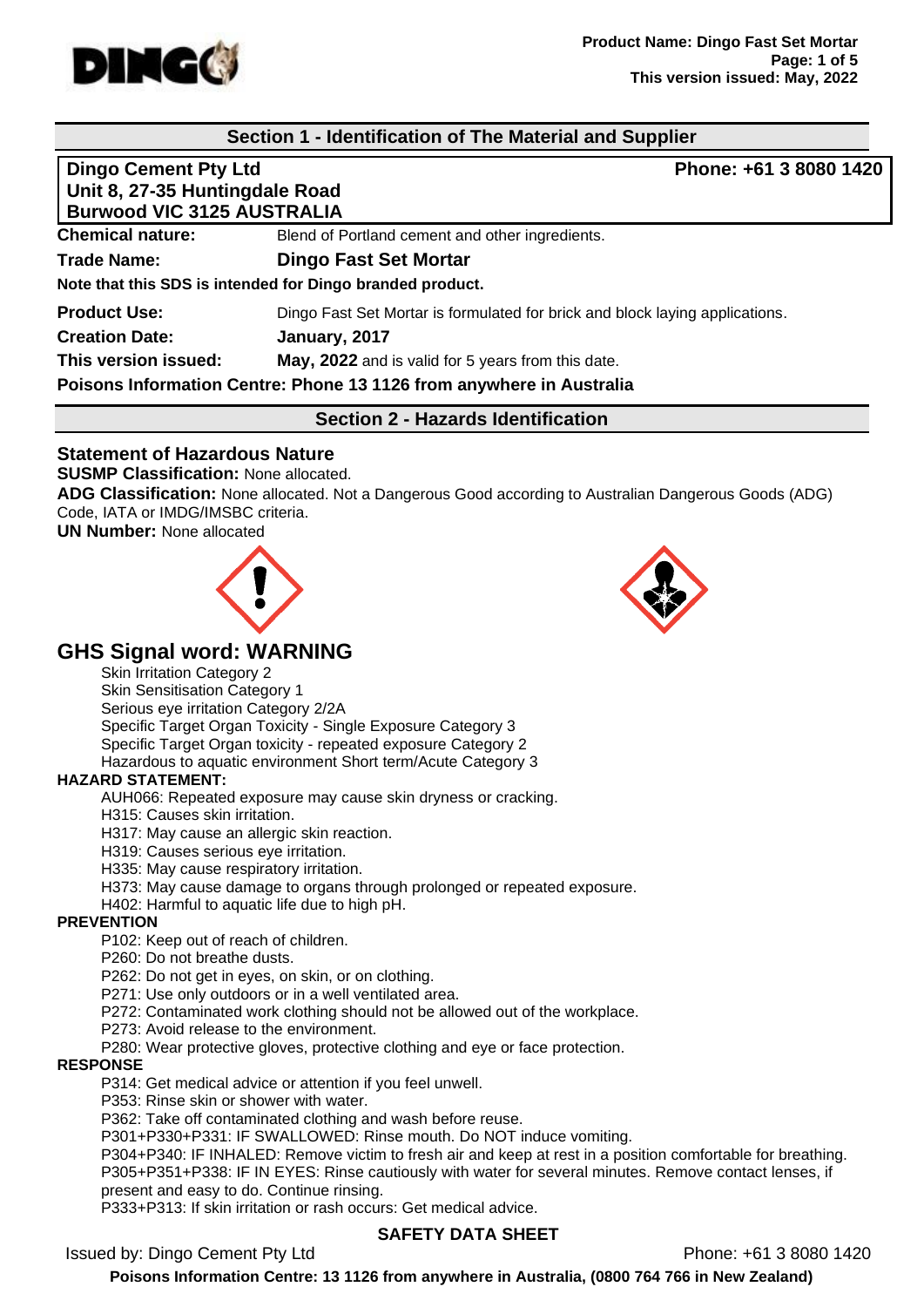

P337+P313: If eye irritation persists: Get medical advice.

P370+P378: Not combustible. Use extinguishing media suited to burning materials.

#### **STORAGE**

P403: Store in a well-ventilated place.

P405: Store locked up.

P402+P404: Store in a dry place. Store in a closed container.

#### **DISPOSAL**

P501: If they can not be recycled, dispose of contents to an approved waste disposal plant and containers to landfill (see Section 13 of this SDS).

#### **Emergency Overview**

**Physical Description & Colour**: Grey coloured powder.

#### **Odour:** No odour.

**Major Health Hazards:** irritating to eyes, respiratory system and skin, possible skin sensitiser, repeated exposure may cause skin dryness or cracking.

| <b>Section 3 - Composition/Information on Ingredients</b> |               |         |                                |         |  |  |
|-----------------------------------------------------------|---------------|---------|--------------------------------|---------|--|--|
| <b>Ingredients</b>                                        | <b>CAS No</b> | Conc, % | TWA $(mg/m^3)$ STEL $(mg/m^3)$ |         |  |  |
| Portland cement                                           | 65997-15-1    | 10-30   | 10                             | not set |  |  |
| Silica (Crystalline)                                      | 14808-60-7    | >60     | 0.1                            | not set |  |  |
| Calcium hydroxide                                         | 1305-62-0     | 10-30   | 5                              | not set |  |  |
| Other non hazardous ingredients                           | secret        | to 100  | not set                        | not set |  |  |

This is a commercial product whose exact ratio of components may vary slightly. Minor quantities of other non hazardous ingredients are also possible.

The SWA TWA exposure value is the average airborne concentration of a particular substance when calculated over a normal 8 hour working day for a 5 day working week. The STEL (Short Term Exposure Limit) is an exposure value that may be equalled (but should not be exceeded) for no longer than 15 minutes and should not be repeated more than 4 times per day. There should be at least 60 minutes between successive exposures at the STEL. The term "peak "is used when the TWA limit, because of the rapid action of the substance, should never be exceeded, even briefly.

#### **Section 4 - First Aid Measures**

#### **General Information:**

You should call The Poisons Information Centre if you feel that you may have been poisoned, burned or irritated by this product. The number is 13 1126 from anywhere in Australia (0800 764 766 in New Zealand) and is available at all times. Have this SDS with you when you call.

**Inhalation:** If irritation occurs, contact a Poisons Information Centre, or call a doctor. Remove source of contamination or move victim to fresh air. If breathing is difficult, oxygen may be beneficial if administered by trained personnel, preferably on a doctor's advice. In severe cases, symptoms of pulmonary oedema can be delayed up to 48 hours after exposure.

**Skin Contact:** Quickly and gently brush away excess particles. Wash gently and thoroughly with warm water (use non-abrasive soap if necessary) for 10-20 minutes or until product is removed. Under running water, remove contaminated clothing, shoes and leather goods (e.g. watchbands and belts) and completely decontaminate them before reuse or discard. If irritation persists, repeat flushing and seek medical attention.

**Eye Contact:** Quickly and gently brush particles from eyes. Immediately flush the contaminated eye(s) with lukewarm, gently flowing water for 15 minutes or until the product is removed, while holding the eyelid(s) open. Take care not to rinse contaminated water into the unaffected eye or onto the face. Obtain medical attention immediately. Take special care if exposed person is wearing contact lenses.

**Ingestion:** If swallowed, do NOT induce vomiting. Wash mouth with water and contact a Poisons Information Centre, or call a doctor.

#### **Section 5 - Fire Fighting Measures**

**Fire and Explosion Hazards**: The major hazard in fires is usually inhalation of heated and toxic or oxygen deficient (or both), fire gases. There is no risk of an explosion from this product under normal circumstances if it is involved in a fire.

No fire decomposition products are expected from this product at temperatures normally achieved in a fire. **Extinguishing Media:** Not combustible. Use extinguishing media suited to burning materials.

**Fire Fighting:** If a significant quantity of this product is involved in a fire, call the fire brigade. **Flammability Class:** Does not burn.

#### **SAFETY DATA SHEET**

Issued by: Dingo Cement Pty Ltd Phone: +61 3 8080 1420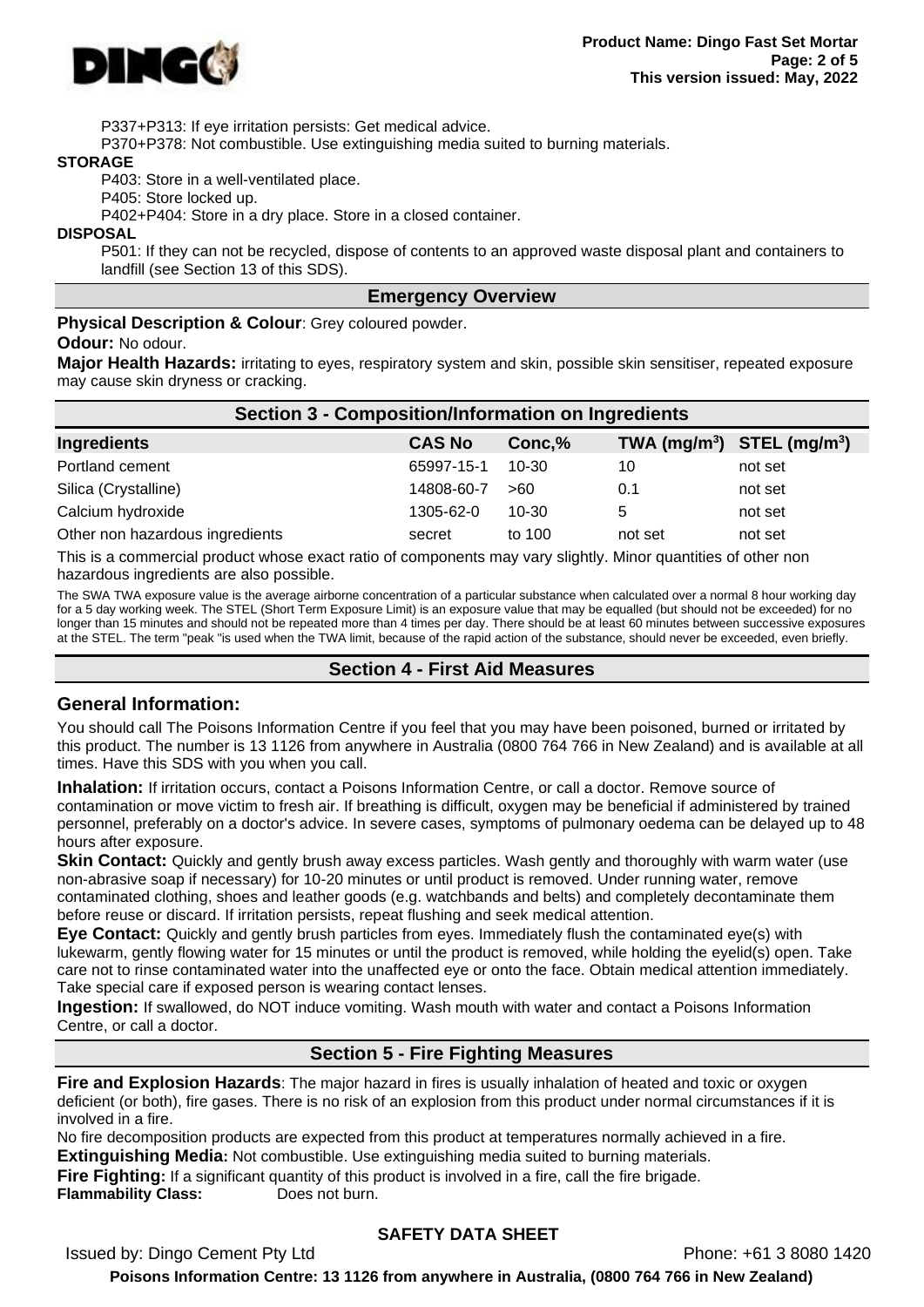

## **Section 6 - Accidental Release Measures**

**Accidental release:** In the event of a major spill, prevent spillage from entering drains or water courses. Wear full protective clothing including eye/face protection. All skin areas should be covered. See below under Personal Protection regarding Australian Standards relating to personal protective equipment. Suitable materials for protective clothing include no specific manufacturer recommendations. Use impermeable gloves with care. Eye/face protective equipment should comprise as a minimum, protective goggles. If there is a significant chance that dusts are likely to build up in cleanup area, we recommend that you use a suitable dust mask.

Stop leak if safe to do so, and contain spill. Sweep up and shovel or collect recoverable product into labelled containers for recycling or salvage, and dispose of promptly. Consider vacuuming if appropriate. Recycle containers wherever possible after careful cleaning. After spills, wash area preventing runoff from entering drains. If a significant quantity of material enters drains, advise emergency services. This material may be suitable for approved landfill. Ensure legality of disposal by consulting regulations prior to disposal. Thoroughly launder protective clothing before storage or re-use. Advise laundry of nature of contamination when sending contaminated clothing to laundry.

# **Section 7 - Handling and Storage**

**Handling:** Keep exposure to this product to a minimum, and minimise the quantities kept in work areas. Check Section 8 of this SDS for details of personal protective measures, and make sure that those measures are followed. The measures detailed below under "Storage" should be followed during handling in order to minimise risks to persons using the product in the workplace. Also, avoid contact or contamination of product with incompatible materials listed in Section 10.

**Storage:** Make sure that containers of this product are kept tightly closed. Keep containers dry and away from water. Make sure that the product does not come into contact with substances listed under "Incompatibilities" in Section 10. Check packaging - there may be further storage instructions on the label.

## **Section 8 - Exposure Controls and Personal Protection**

The following Australian Standards will provide general advice regarding safety clothing and equipment: Respiratory equipment: **AS/NZS 1715**, Protective Gloves: **AS 2161**, Occupational Protective Clothing: AS/NZS 4501 set 2008, Industrial Eye Protection: **AS1336** and **AS/NZS 1337**, Occupational Protective Footwear: **AS/NZS2210**.

| <b>SWA Exposure Limits</b> | TWA (mg/m <sup>3</sup> ) | $STEL$ (mg/m <sup>3</sup> ) |
|----------------------------|--------------------------|-----------------------------|
| Portland cement            |                          | not set                     |
| Calcium hydroxide          | 5                        | not set                     |
| Silica (Crystalline)       | 0.1                      | not set                     |

No special equipment is usually needed when occasionally handling small quantities. The following instructions are for bulk handling or where regular exposure in an occupational setting occurs without proper containment systems. **Ventilation:** This product should only be used in a well ventilated area. If natural ventilation is inadequate, use of a

#### fan is suggested.

**Eye Protection:** Protective glasses or goggles should be worn when this product is being used. Failure to protect your eyes may cause them harm. Emergency eye wash facilities are also recommended in an area close to where this product is being used.

**Skin Protection:** If you believe you may have a sensitisation to this product or any of its declared ingredients, you should prevent skin contact by wearing impervious gloves, clothes and, preferably, apron. Make sure that all skin areas are covered. See below for suitable material types.

**Protective Material Types:** There is no specific recommendation for any particular protective material type.

**Respirator:** If there is a significant chance that dusts are likely to build up in the area where this product is being used, we recommend that you use a suitable dust mask.

Eyebaths or eyewash stations and safety deluge showers should, if practical, be provided near to where this product is being handled commercially.

## **Section 9 - Physical and Chemical Properties:**

| Physical Description & colour: Grey coloured powder. |                                 |
|------------------------------------------------------|---------------------------------|
| Odour:                                               | No odour.                       |
| <b>Boiling Point:</b>                                | Not available.                  |
| Flash point:                                         | Does not burn.                  |
| <b>Upper Flammability Limit:</b>                     | Does not burn.                  |
| <b>Lower Flammability Limit:</b>                     | Does not burn.                  |
| <b>Autoignition temperature:</b>                     | Not applicable - does not burn. |
| <b>Freezing/Melting Point:</b>                       | >1200°C                         |

## **SAFETY DATA SHEET**

Issued by: Dingo Cement Pty Ltd Phone: +61 3 8080 1420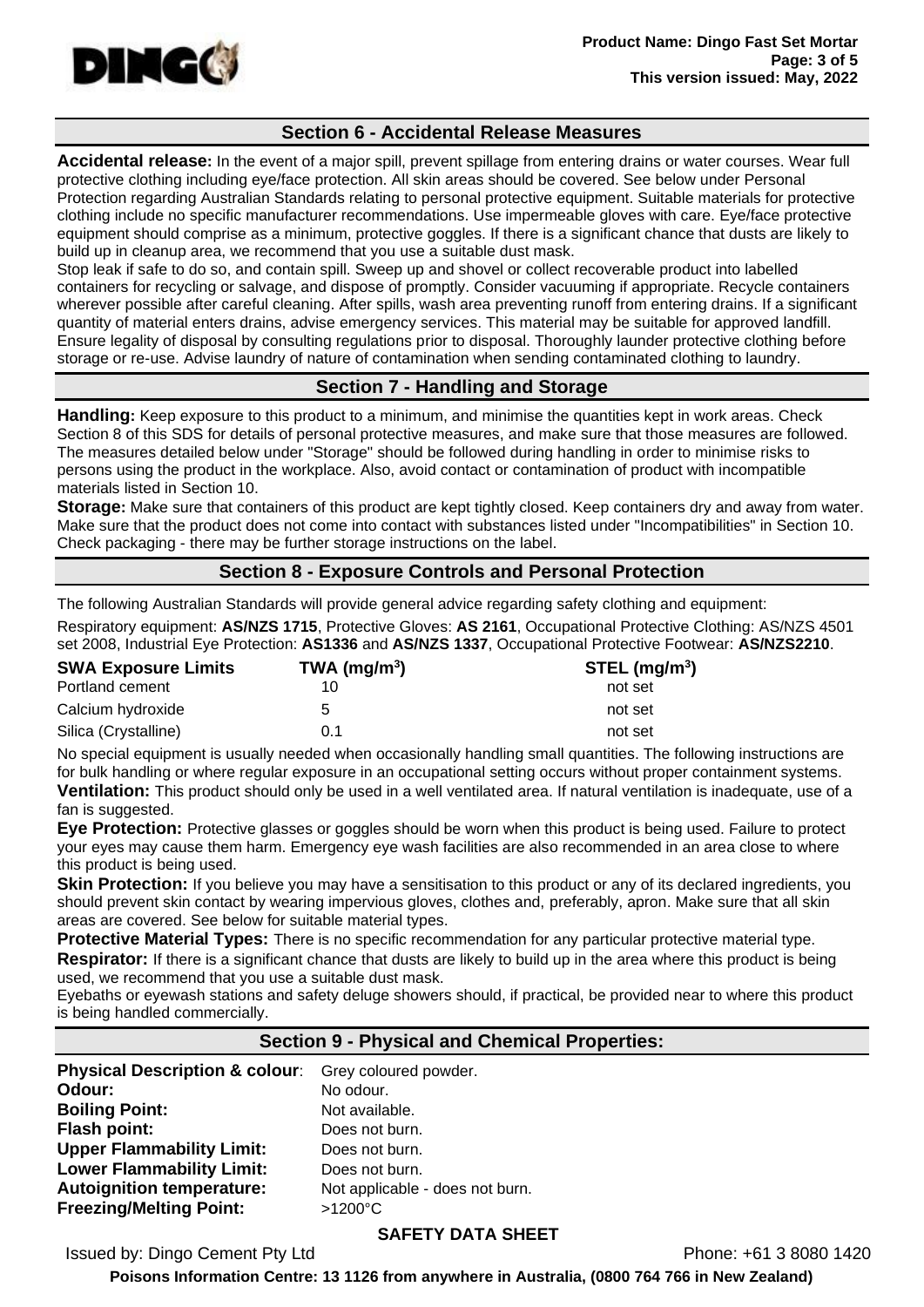

| <b>Volatiles:</b>                    | No data.                                        |
|--------------------------------------|-------------------------------------------------|
| <b>Vapour Pressure:</b>              | Nil at normal ambient temperatures.             |
| <b>Vapour Density:</b>               | Not applicable.                                 |
| <b>Specific Gravity:</b>             | No data.                                        |
| <b>Water Solubility:</b>             | Forms slurry which sets or hardens on standing. |
| pH:                                  | About 12                                        |
| <b>Volatility:</b>                   | Nil at normal ambient temperatures.             |
| <b>Odour Threshold:</b>              | No data.                                        |
| <b>Evaporation Rate:</b>             | Not applicable.                                 |
| <b>Coeff Oil/water Distribution:</b> | No data                                         |
| <b>Particle Characteristics:</b>     | Powder.                                         |
| <b>Autoignition temp:</b>            | Not applicable - does not burn.                 |

# **Section 10 - Stability and Reactivity**

**Reactivity:** This product is unlikely to react or decompose under normal storage conditions. However, if you have any doubts, contact the supplier for advice on shelf life properties.

**Conditions to Avoid:** Keep containers tightly closed. Containers should be kept dry.

**Incompatibilities:** water, acids, zinc, tin, aluminium and their alloys.

**Fire Decomposition:** No significant quantities of decomposition products are expected at temperatures normally achieved in a fire. Silicon compounds.

**Polymerisation:** This product will not undergo polymerisation reactions.

# **Section 11 - Toxicological Information**

#### **Local Effects:**

**Target Organs:** There is no data to hand indicating any particular target organs.

## **Classification of Hazardous Ingredients**

**Ingredient Health Hazard Statement Codes** 

Calcium hydroxide H315, H318

- Skin irritation category 2
- Eye damage category 1

Depending on the type of handling and use (e.g. grinding, drying, mix, load, unload), airborne respirable crystalline silica (quartz - cristobalite) may be generated. Prolonged and/or massive inhalation of respirable crystalline silica dust may cause lung fibrosis, commonly referred to as silicosis. Principal symptoms of silicosis are cough and breathlessness. Occupational exposure to respirable crystalline silica dust should be monitored and controlled. This product should be handled with care to avoid dust generation.

## **Potential Health Effects**

# **Inhalation:**

**Short Term Exposure:** This product is an inhalation irritant. Symptoms may include headache, irritation of nose and throat and increased secretion of mucous in the nose and throat. Other symptoms may also become evident, but they should disappear after exposure has ceased if treatment is prompt.

**Long Term Exposure:** No data for health effects associated with long term inhalation.

## **Skin Contact:**

**Short Term Exposure:** Classified as a potential sensitiser by skin contact. Exposure to a skin sensitiser, once sensitisation has occurred, may manifest itself as skin rash or inflammation, and in some individuals this reaction can be severe. In addition product is a skin irritant. Symptoms may include itchiness and reddening of contacted skin. Other symptoms may also become evident, but all should disappear once exposure has ceased.

**Long Term Exposure:** Repeated exposure may cause skin dryness or cracking.

# **Eye Contact:**

**Short Term Exposure:** This product is an eye irritant. Symptoms may include stinging and reddening of eyes and watering which may become copious. Other symptoms may also become evident. If exposure is brief, symptoms should disappear once exposure has ceased. However, lengthy exposure or delayed treatment may cause permanent damage.

# **SAFETY DATA SHEET**

Issued by: Dingo Cement Pty Ltd Phone: +61 3 8080 1420